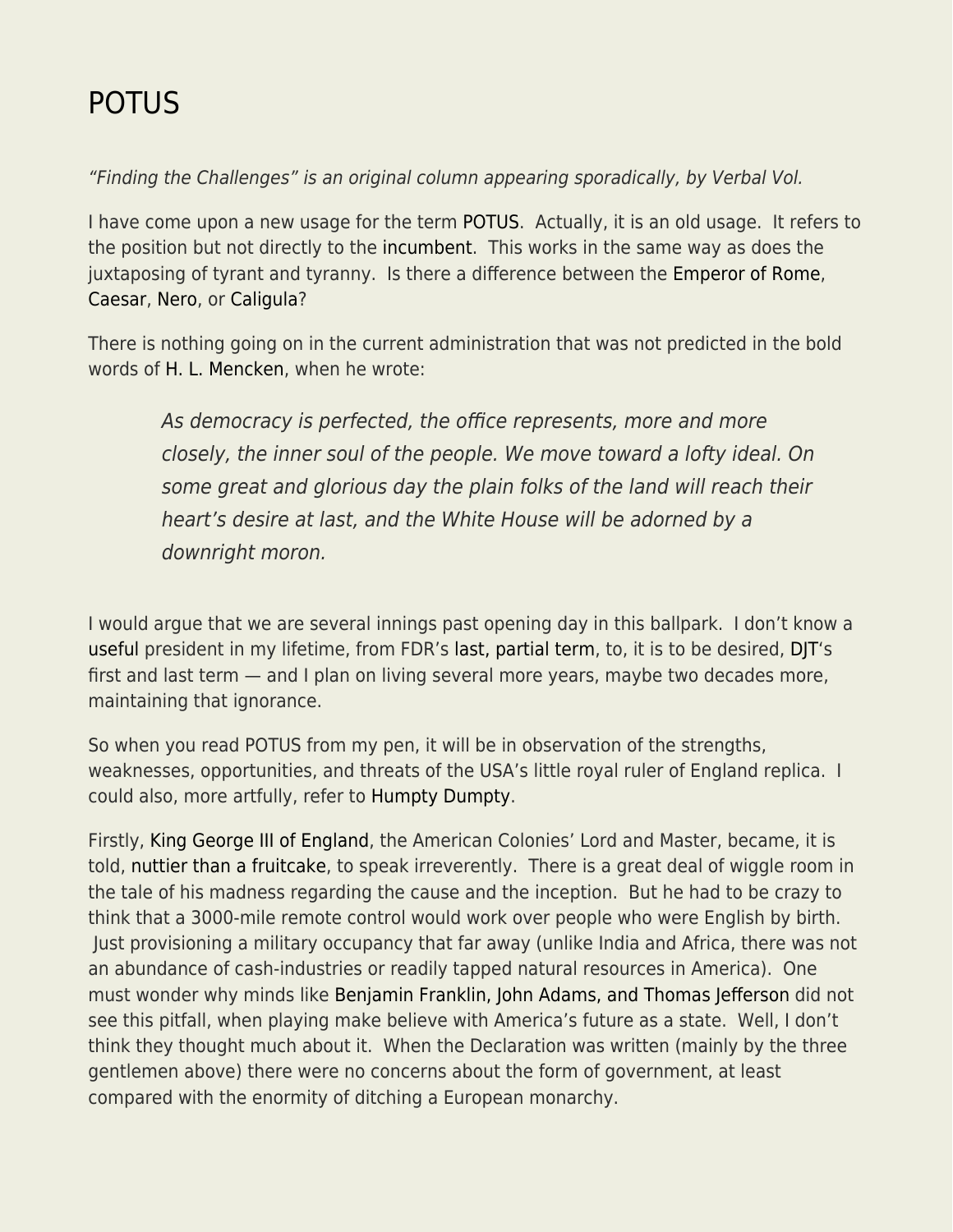So what did the [drafting committee of the Constitution](https://en.wikipedia.org/wiki/Committee_of_Detail) seize upon as a model, more than a dozen years later? Like pre-teen boys huddled in a tree house, this set of founders(?) probably considered all kinds of [Huck Finn/](http://twain.lib.virginia.edu/huckfinn/huchompg.html)[Tom Sawyer](https://www.gutenberg.org/files/74/74-h/74-h.htm) [blood oaths](https://www.merriam-webster.com/dictionary/blood%20oath), but finally selected a model as close to British monarchy as they could devise. Most of the [colonies](http://www.history.com/topics/thirteen-colonies) had already transplanted whole something very similar to whatever was in favor in their [section of](https://www.apstudynotes.org/us-history/topics/the-first-english-settlements/) [England](https://www.apstudynotes.org/us-history/topics/the-first-english-settlements/) at the time of their charter migrants' having left the mother shore.

So, when I say POTUS, I really mean to say KOTUS — King of the United States of America. Our system started as a monarchy and has made [no strides](https://www.amazon.com/Imperial-Presidency-Jr-Arthur-Schlesinger/dp/0618420010) since then. Worse, it seems that almost every royal court has in it a secret conniver, such as [Alexander Hamilton](https://www.amazon.com/Alexander-Hamilton-Ron-Chernow/dp/0143034758), [Henry Kissinger,](http://www.alternet.org/world/top-10-most-inhuman-henry-kissinger-quotes) or [Steve Bannon](http://www.cosmopolitan.com/politics/a8288455/who-is-steve-bannon-trump-chief-strategist/), or the master POTUS/conniver in one, [FDR.](https://www.democracynow.org/2017/2/22/let_us_save_every_future_anne)

What is the purpose of this linguistic dipsy-doodle, you may reasonably ask. It is to focus on the tyranny NOT the tyrant. Tyrants can be unseated on most good days, but the hard part is keeping him or her from being replaced by another tyrant. If the systematic, structural tyranny is not disturbed, what hope is there to not replicate it.

Mencken seems to write that it is the office of president and the method of choosing that results in poor consequences. He can say that again!

I'm here to tell you that no matter who tickles your fancy for the next POTUS, it will be in error. And for the fools who championed anybody in the [recent race,](https://en.wikipedia.org/wiki/United_States_presidential_election,_2016) are you serious? The only possible satisfaction in selecting the winner of a POTUS race is that you might see your opposition get treated like mud, before you begin to be treated that way. The POTUS race is not for the appreciation of [T. C. Mits](https://en.wikipedia.org/wiki/T.C._Mits).

But what is the practical effect of this screed? It is to emphasize that the wrong cure for the problem is repetitively installing new versions of the problem. George Washington is Problem 1.0, John Adams is Problem 1.1, Thomas Jefferson is Problem 1.2, … , Barack Obama is Problem 1.43, and DJT is Problem 1.44. During Washington's Royal Incumbency, Problem 1.0.0 could have been Alexander Hamilton, while the Iago of Obama's reign, Problem 1.44.0 could be Eric Holder, the world's foremost punt-kicker.

Let us review just for a few moments the chock-full parade of POTUS-farts-in-the-spacesuit in just the first seven weeks of this version. Then we will call your attention to how it arose from beans eaten by previous occupants of the Oval (Offal/Awful Office).

**Executive Orders** — These are like [Russian nesting dolls.](http://gls36art.weebly.com/uploads/4/3/2/8/43282587/5964607_orig.jpg) We never reach the inner doll, nor finish adding outer dolls.

## **Dog-and-Pony Shows with High Profile Special Interests and Cultural Niches** —

Remember [General Motors?](http://www.reuters.com/article/us-autos-gm-treasury-idUSBREA3T0MR20140430) Remember the [coal and steel barons](http://www.historyisaweapon.com/defcon1/zinnbaron11.html) (multiple times). Remember the people ([Ask not what your country can do for you?](http://www.ushistory.org/documents/ask-not.htm)) Remember the [coal](https://www.wyzant.com/resources/answers/11285/how_did_president_truman_deal_with_strikers_in_the_steel_and_mining_indusries)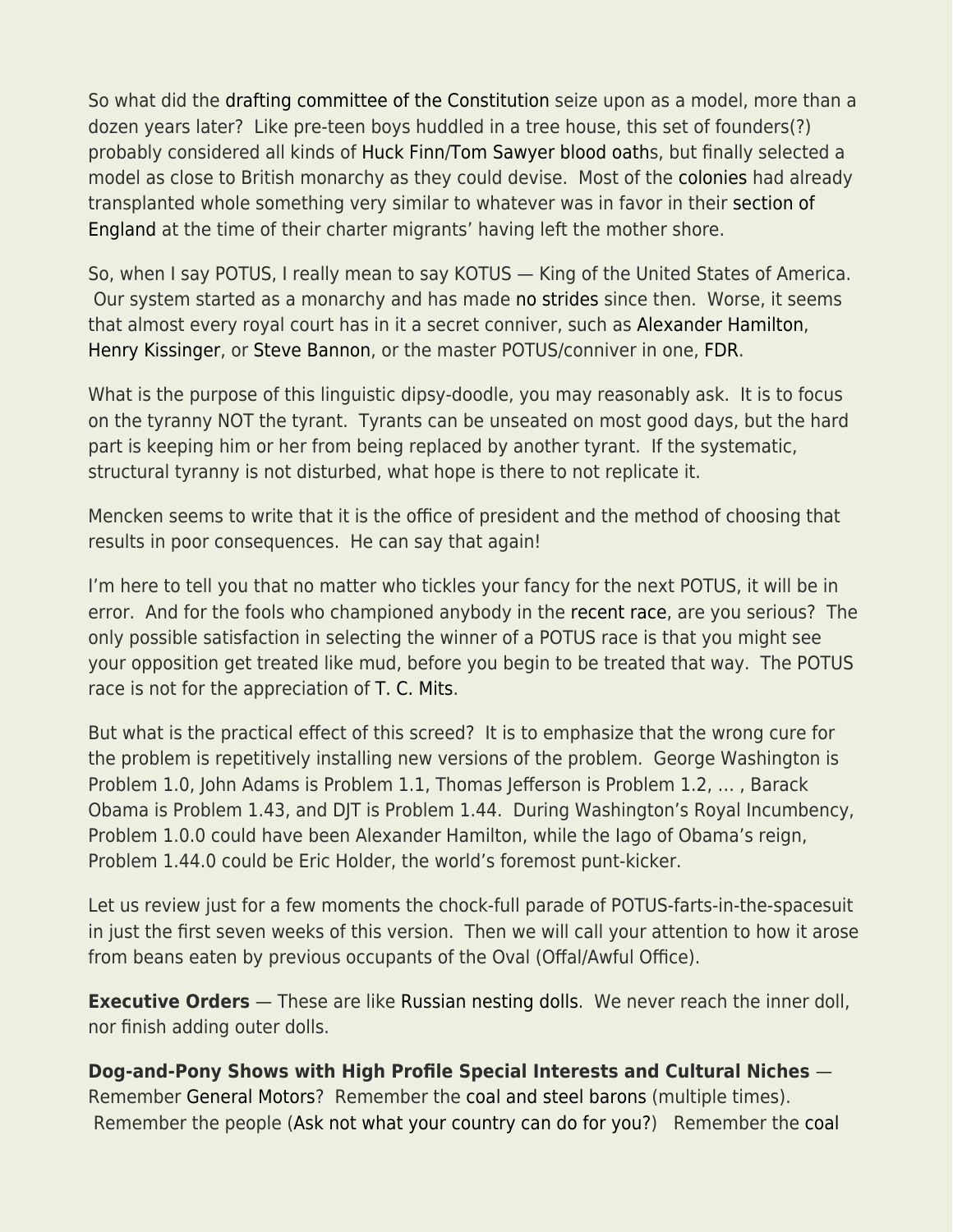[and steel unions?](https://www.wyzant.com/resources/answers/11285/how_did_president_truman_deal_with_strikers_in_the_steel_and_mining_indusries) Remember the illegal immigrants (at least [twice](http://www.reuters.com/article/us-usa-trump-immigration-idUSKBN1591HP))? Remember the druggies? Remember the economically oppressed? Remember the [gun owners](https://www.gunowners.org/)? Remember "[Dont ask, don't tell?](https://en.wikipedia.org/wiki/Don)" Remember [education.](https://www.ed.gov/) Remember [taxes, tariffs, and](http://www.center-forward.org/wp-content/uploads/2012/04/Budget-Basics-Revenues-03-12-update-2.pdf) [fees](http://www.center-forward.org/wp-content/uploads/2012/04/Budget-Basics-Revenues-03-12-update-2.pdf)? Remember the hippies?

Good bye to my Juan Goodbye Rosalita Adios mis amigos Jesus, my Maria You won't have a name When you ride the big airplane All they will call you Will be "deportees"

from [Deportees, or the Los Gatos Plane Crash,](https://www.youtube.com/watch?v=F8lRf6fATWE) by [Woody Guthrie](http://www.woodyguthrie.org/)

**Wow The Groundlings with Fancy Footwork** — All POTUS start off with bureaucratic fireworks, missiles and cannons in the [Inauguration Parade.](https://www.inaugural.senate.gov/days-events/inaugural-parade/) Look at FDR's [alphabet soup](https://www.britannica.com/list/7-alphabet-soup-agencies-that-stuck-around) [agency-](https://www.britannica.com/list/7-alphabet-soup-agencies-that-stuck-around)creation-fest to "end the [Depression](http://www.history.com/topics/great-depression)," or Obama's appointment of a [Transparency](http://www.slate.com/articles/news_and_politics/politics/2013/03/barack_obama_promised_transparency_the_white_house_is_as_opaque_secretive.html) [Csar](http://www.slate.com/articles/news_and_politics/politics/2013/03/barack_obama_promised_transparency_the_white_house_is_as_opaque_secretive.html) (where is she today?)

**Promise Them Anything** — The current POTUS is not the first to grandstand at the expense of some far less powerful group. This is political theater as "straw man" (a [straw](https://yourlogicalfallacyis.com/strawman) [man](https://yourlogicalfallacyis.com/strawman) is a bogus argument that you should not lose, even if it is unrelated to the true problem).

**Reliance on Very Short-term Memory Deficiencies** — Smack everybody in the face with as much empty, ostentatious, exorbitant, meaningless pomp-and-circumstance as possible. [Pomp-and-circumstance](https://web.archive.org/web/20170710050751/http://www.word-detective.com:80/2010/11/pomp-and-circumstance) is always an effective action, until the morning after.

**Start Kicking a Common Enemy in the Ribcage** — Up until now, the [media](http://www.ipsnews.net/2017/01/for-trump-media-is-public-enemy-number-one/) have always been ideal in this role. First of all, the citizenry don't know if the media are singular or plural, but nonetheless, out of control. [Nobody likes bad news,](http://www.azquotes.com/picture-quotes/quote-nobody-likes-the-man-who-brings-bad-news-sophocles-68-34-93.jpg) such as "the jamoke you just elected is a drooling idiot, being played by all the crazies out there." Furthermore, the media being made up of discrete, not-usually-interdependent sacks of mediocrity, has an impossible time putting together a coherent defense on a news cycle basis. Whereas politicians ordinarily have at least two years to work on their [alibis.](http://www.dictionary.com/browse/alibi)

**FLOTUS Absorbs much of the Personal Attacks** — The ["First Lady"](http://www.todayifoundout.com/index.php/2013/02/the-first-first-lady/) no matter how charming or scurrilous takes the lion's share of most of the catty remarks.